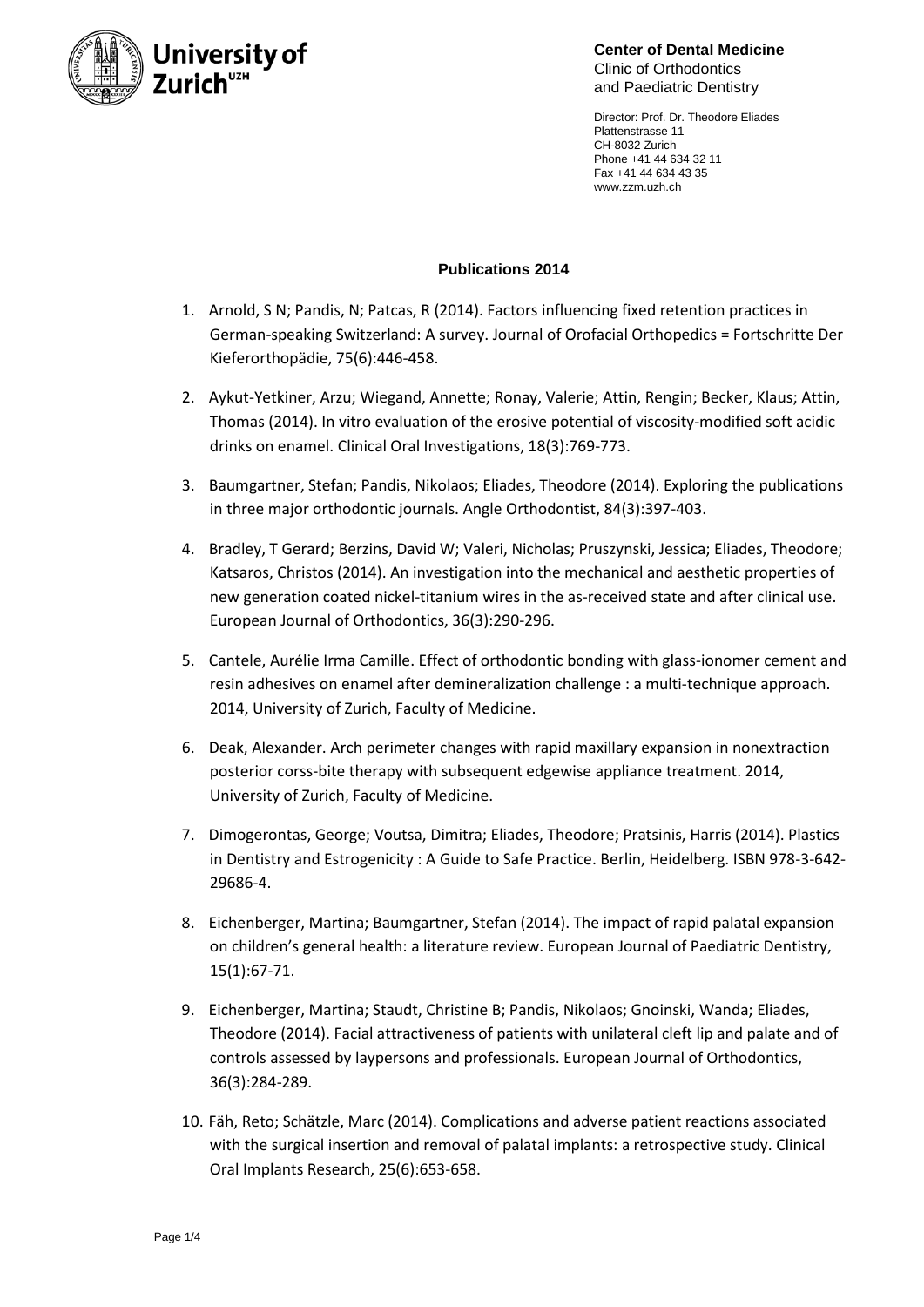

- 11. Gütermann, Cécile; Peltomäki, Timo; Markic, Goran; Hänggi, Michael; Schätzle, Marc; Signorelli, Luca; Patcas, Raphael (2014). The inclination of mandibular incisors revisited. Angle Orthodontist, 84(1):109-119.
- 12. Hänggi, Michael; Kuhn, Mirjam; Göllner, Peter; Schätzle, Marc (2014). Noninvasive palatal implant removal. Clinical Oral Implants Research:Epub ahead of print.
- 13. Huggare, J; Derringer, K A; Eliades, T; Filleul, M P; Kiliaridis, S; Kuijpers-Jagtman, A; Martina, R; Pirttiniemi, P; Ruf, S; Schwestka-Polly, R (2014). The Erasmus programme for postgraduate education in orthodontics in Europe: an update of the guidelines. European Journal of Orthodontics, 36(3):340-349.
- 14. Iliadi, Anna; Baumgartner, Stefan; Athanasiou, Athanasios E; Eliades, Theodore; Eliades, George (2014). Effect of intraoral aging on the setting status of resin composite and glass ionomer orthodontic adhesives. American Journal of Orthodontics and Dentofacial Orthopedics, 145(4):425-433.
- 15. Kloukos, Dimitrios; Eliades, Theodore (2014). Bisphenol A and Orthodontic Materials. In: Eliades, Theodore; Eliades, George. Plastics in Dentistry and Estrogenicity : A Guide to Safe Practice. Berlin Heidelberg, n/a. ISBN 978-3-642-29686-4.
- 16. Kloukos, Dimitrios; Eliades, Theodore; Sculean, Anton; Katsaros, Christos (2014). Indication and timing of soft tissue augmentation at maxillary and mandibular incisors in orthodontic patients. A systematic review. European Journal of Orthodontics, 36(4):442-449.
- 17. Markic, Goran; Katsaros, Christos; Pandis, Nikolaos; Eliades, Theodore (2014). Temporary anchorage device usage: a survey among Swiss orthodontists. Progress in Orthodontics, 15(29):online.
- 18. Mislik, Barbara; Hänggi, Michael P; Signorelli, Luca; Peltomäki, Timo A; Patcas, Raphael (2014). Pharyngeal airway dimensions: a cephalometric, growth-study-based analysis of physiological variations in children aged 6-17. European Journal of Orthodontics, 36(3):331- 339.
- 19. Pandis, Nikolaos; Walsh, Tanya; Polychronopoulou, Argy; Katsaros, Christos; Eliades, Theodore (2014). Factorial designs: an overview with applications to orthodontic clinical trials. European Journal of Orthodontics, 36(3):314-320.
- 20. Papadopoulou, K; Keilig, L; Eliades, T; Krause, R; Jäger, A; Bourauel, C (2014). The timedependent biomechanical behaviour of the periodontal ligament--an in vitro experimental study in minipig mandibular two-rooted premolars. European Journal of Orthodontics, 36(1):9-15.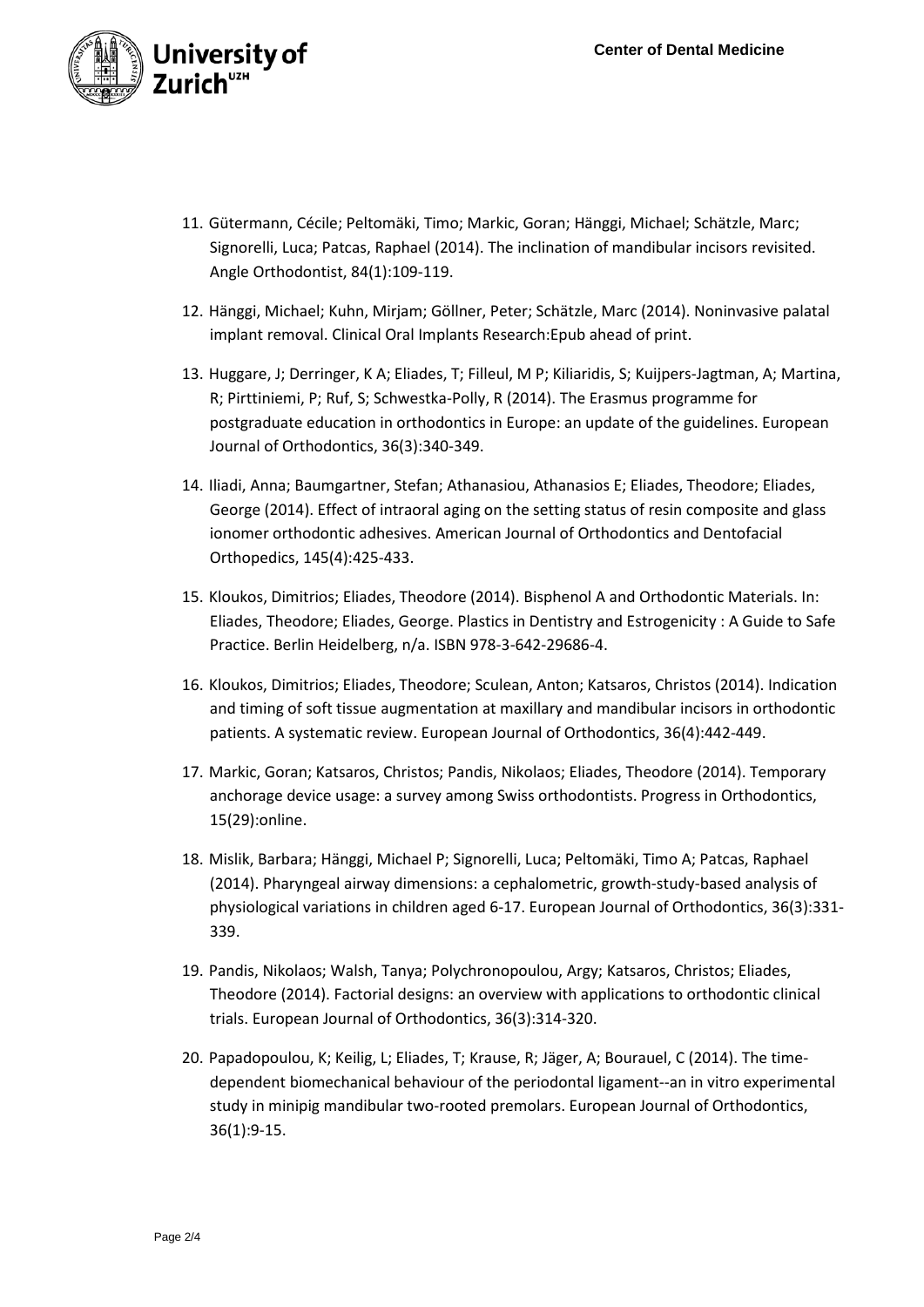

- 21. Patcas, Raphael (2014). Author's response. American Journal of Orthodontics and Dentofacial Orthopedics, 145(4):417-418.
- 22. Sifakakis, Iosif; Pandis, Nikolaos; Makou, Margarita; Eliades, Theodore; Katsaros, Christos; Bourauel, Christoph (2014). Torque efficiency of different archwires in 0.018- and 0.022-inch conventional brackets. Angle Orthodontist, 84(1):149-154.
- 23. Soteriou, Despo; Ntasi, Argyro; Papagiannoulis, Lisa; Eliades, Theodore; Zinelis, Spiros (2014). Decomposition of Ag-based soldering alloys used in space maintainers after intraoral exposure. A retrieval analysis study. Acta Odontologica Scandinavica, 72(2):130-138.
- 24. Spoerri, A; Signorelli, C; Erb, J; van Waes, H; Schmidlin, P R (2014). Rare case of generalised aggressive periodontitis in the primary dentition. European Archives of Paediatric Dentistry, 15(6):443-447.
- 25. Spoerri, Andreas; Signorelli, Caroline; van Waes, Hubertus (2014). Surgical repositioning of a developing maxillary central incisor. A case report. International Journal of Paediatric Dentistry:Epub ahead of print.
- 26. Steffen, R; Krämer, N (2014). Therapie bei der Molaren-Inzisiven-Hypomineralisation (MIH) : Eignen sich restaurative Behandlungskonzepte für die Anwendung bei MIH? Oralprophylaxe und Kinderzahnheilkunde, 36(1):17-25.
- 27. Steffen, R; van Waes, H (2014). Inspektion des Mundraums bei Kindern und Jugendlichen : Eine Anleitung zur systematischen Untersuchung des orofazialen Raums. Stomatologie, 111(4-5):153-159.
- 28. Suter, Fabienne Carmen. Stomatopedia : a stomatological online-database for students, practitioners and lecturers of medicine and dentistry. 2014, University of Zurich, Faculty of Medicine.
- 29. Szabo, Christophe Lucien. Longitudinaler Vergleich klinischer und magnetresonanztomografischer Kiefergelenksbefunde bei Kindern mit juveniler idiopathischer Arthritis. 2014, University of Zurich.
- 30. Ülgür, Ismail I; Caduff, Rosmarie; Erb, Juliane; van Waes, Hubertus; Jacobsen, Christine; Bredell, Marius G (2014). Ameloblastic fibro-odontoma located in the maxilla of a 3-year-old girl. Pediatric Dental Journal, 24(2):106-110.
- 31. Yetkiner, Enver; Wegehaupt, Florian Just; Attin, Rengin; Wiegand, Annette; Attin, Thomas (2014). Stability of two resin combinations used as sealants against toothbrush abrasion and acid challenge in vitro. Acta Odontologica Scandinavica, 72(8):825-830.